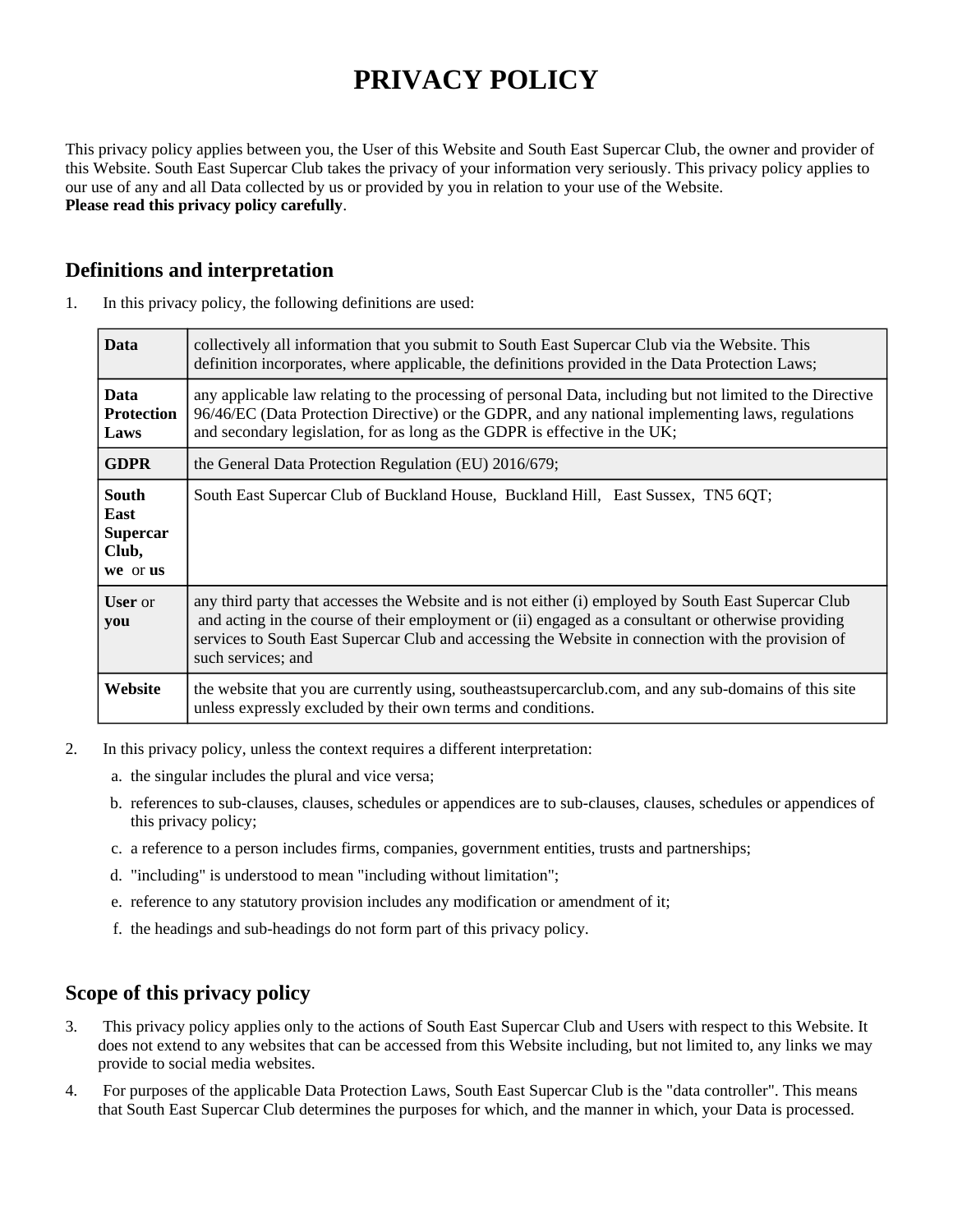# **Data collected**

5. We may collect the following Data, which includes personal Data, from you:

- a. name;
- b. contact Information such as email addresses and telephone numbers;
- c. demographic information such as postcode, preferences and interests;

in each case, in accordance with this privacy policy.

#### **How we collect Data**

- 6. We collect Data in the following ways:
	- a. data is given to us by you ; and
	- b. data is collected automatically.

#### **Data that is given to us by you**

- 7. South East Supercar Club will collect your Data in a number of ways, for example:
	- a. when you contact us through the Website, by telephone, post, e-mail or through any other means;
	- b. when you register with us and set up an account to receive our products/services;
	- c. when you use our services;

in each case, in accordance with this privacy policy.

## **Data that is collected automatically**

- 8. To the extent that you access the Website, we will collect your Data automatically, for example:
	- a. we automatically collect some information about your visit to the Website. This information helps us to make improvements to Website content and navigation, and includes your IP address, the date, times and frequency with which you access the Website and the way you use and interact with its content.

## **Keeping Data secure**

- 9. We will use technical and organisational measures to safeguard your Data, for example:
	- a. access to your account is controlled by a password and a user name that is unique to you.
	- b. we store your Data on secure servers.
- 10. Technical and organisational measures include measures to deal with any suspected data breach. If you suspect any misuse or loss or unauthorised access to your Data, please let us know immediately by contacting us via this e-mail address: southeastsupercarclub@gmail.com.
- 11. If you want detailed information from Get Safe Online on how to protect your information and your computers and devices against fraud, identity theft, viruses and many other online problems, please visit www.getsafeonline.org. Get Safe Online is supported by HM Government and leading businesses.

#### **Data retention**

- 12. Unless a longer retention period is required or permitted by law, we will only hold your Data on our systems for the period necessary to fulfil the purposes outlined in this privacy policy or until you request that the Data be deleted.
- 13. Even if we delete your Data, it may persist on backup or archival media for legal, tax or regulatory purposes.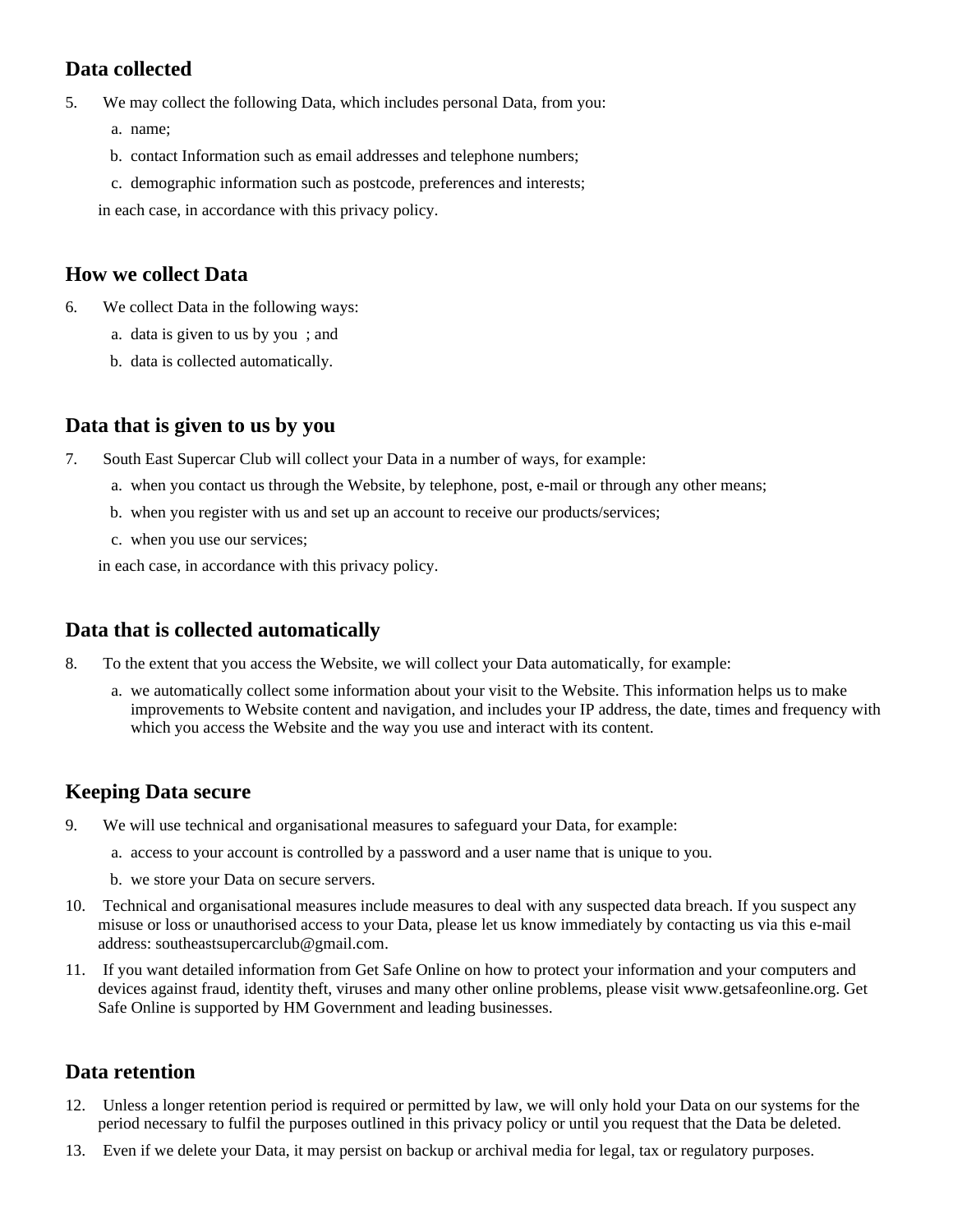# **Your rights**

- 14. You have the following rights in relation to your Data:
	- a. **Right to access** the right to request (i) copies of the information we hold about you at any time, or (ii) that we modify, update or delete such information. If we provide you with access to the information we hold about you, we will not charge you for this, unless your request is "manifestly unfounded or excessive." Where we are legally permitted to do so, we may refuse your request. If we refuse your request, we will tell you the reasons why.
	- b. **Right to correct** the right to have your Data rectified if it is inaccurate or incomplete.
	- c. **Right to erase** the right to request that we delete or remove your Data from our systems.
	- d. **Right to restrict our use of your Data** the right to "block" us from using your Data or limit the way in which we can use it.
	- e. **Right to data portability** the right to request that we move, copy or transfer your Data.
	- f. **Right to object** the right to object to our use of your Data including where we use it for our legitimate interests.
- 15. To make enquiries, exercise any of your rights set out above, or withdraw your consent to the processing of your Data (where consent is our legal basis for processing your Data), please contact us via this e-mail address: southeastsupercarclub@gmail.com.
- 16. If you are not satisfied with the way a complaint you make in relation to your Data is handled by us, you may be able to refer your complaint to the relevant data protection authority. For the UK, this is the Information Commissioner's Office (ICO). The ICO's contact details can be found on their website at https://ico.org.uk/.
- 17. It is important that the Data we hold about you is accurate and current. Please keep us informed if your Data changes during the period for which we hold it.

## **Links to other websites**

18. This Website may, from time to time, provide links to other websites. We have no control over such websites and are not responsible for the content of these websites. This privacy policy does not extend to your use of such websites. You are advised to read the privacy policy or statement of other websites prior to using them.

# **Changes of business ownership and control**

- 19. South East Supercar Club may, from time to time, expand or reduce our business and this may involve the sale and/or the transfer of control of all or part of South East Supercar Club. Data provided by Users will, where it is relevant to any part of our business so transferred, be transferred along with that part and the new owner or newly controlling party will, under the terms of this privacy policy, be permitted to use the Data for the purposes for which it was originally supplied to us.
- 20. We may also disclose Data to a prospective purchaser of our business or any part of it.
- 21. In the above instances, we will take steps with the aim of ensuring your privacy is protected.

# **General**

- 22. You may not transfer any of your rights under this privacy policy to any other person. We may transfer our rights under this privacy policy where we reasonably believe your rights will not be affected.
- 23. If any court or competent authority finds that any provision of this privacy policy (or part of any provision) is invalid, illegal or unenforceable, that provision or part-provision will, to the extent required, be deemed to be deleted, and the validity and enforceability of the other provisions of this privacy policy will not be affected.
- 24. Unless otherwise agreed, no delay, act or omission by a party in exercising any right or remedy will be deemed a waiver of that, or any other, right or remedy.